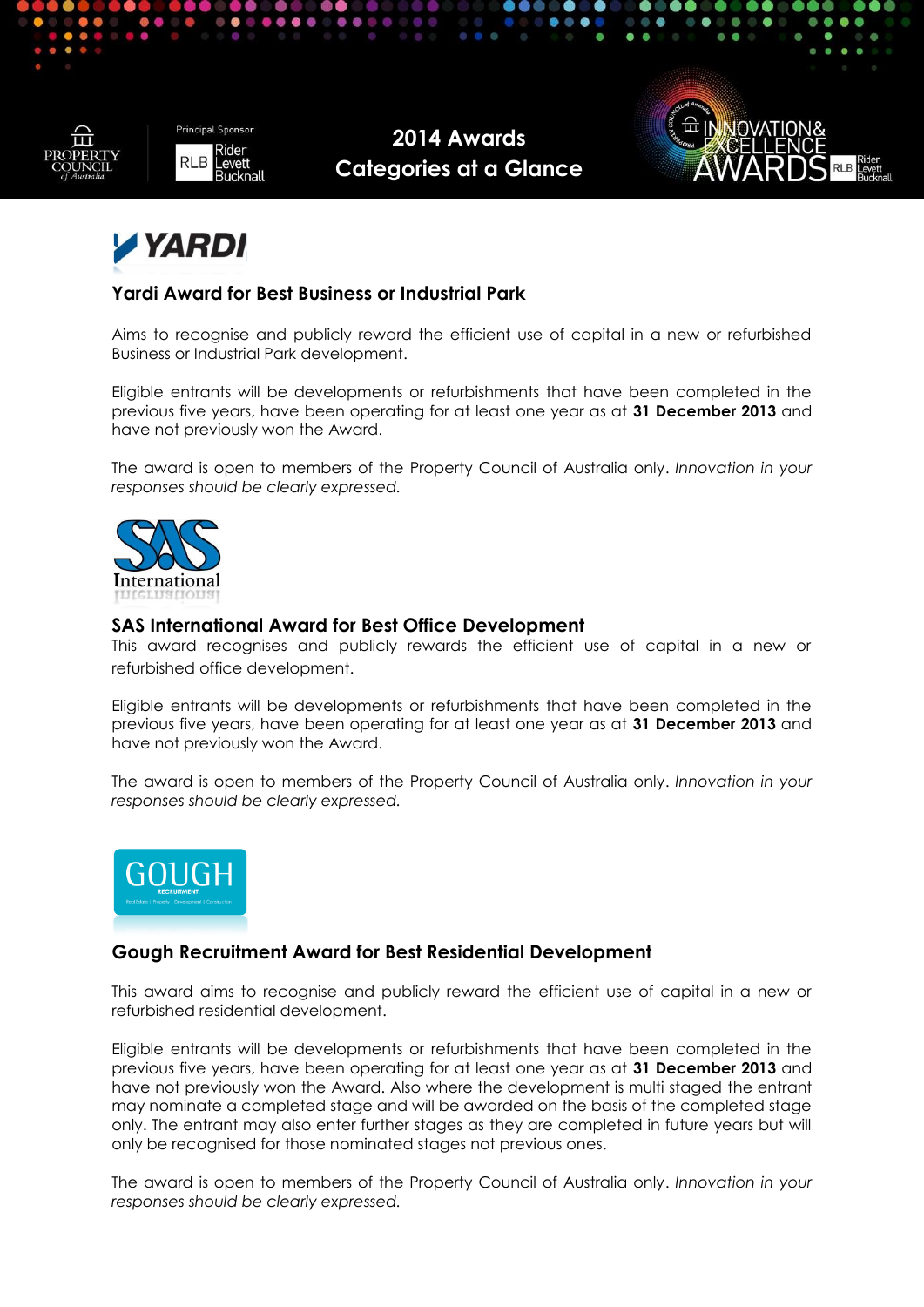

**Principal Sponsor RLB** eve

**2014 Awards Categories at a Glance**





### **Redpath Partners Award for Best Shopping Centre Development**

This award recognises and publicly rewards the efficient use of capital in a new or refurbished shopping centre development.

Eligible entrants will be shopping centre developments or refurbishments that have been completed in the previous five years, have been operating for at least one year as at **31 December 2013** and have not previously won the Award.

The award is open to members of the Property Council of Australia only. *Innovation in your responses should be clearly expressed.*



### **Ryan Lawyers Award for Best Tourism & Leisure Development**

This award recognises and publicly rewards the efficient use of capital in a new or refurbished Tourism & Leisure development.

Eligible entrants will be Tourism and Leisure developments or refurbishments that have been completed in the previous five years, have been operating for at least one year as at **31 December 2013** and have not previously won the Award.

The award is open to members of the Property Council of Australia only. *Innovation in your responses should be clearly expressed.*



### **Harris Mackay Award for Future Leader of the Year**

The purpose of this award is to acknowledge, encourage and, most importantly, promote the positive contribution made to the industry by young property professionals.

The award is open to young property professionals in the development and investment industry aged 35 or under as at **March 2014**. Nominations may be made by an individual or third party and must be an employee of a Property Council member company.

The award winner is required to undertake an approved research project that is deemed to make a positive contribution to the industry. The award winner will receive funding of \$10,000 to be used to assist in their nominated research project. The Research Project must be completed no later than one year after the 2014 Gala Awards Presentation Dinner. *Innovation in your responses should be clearly expressed.*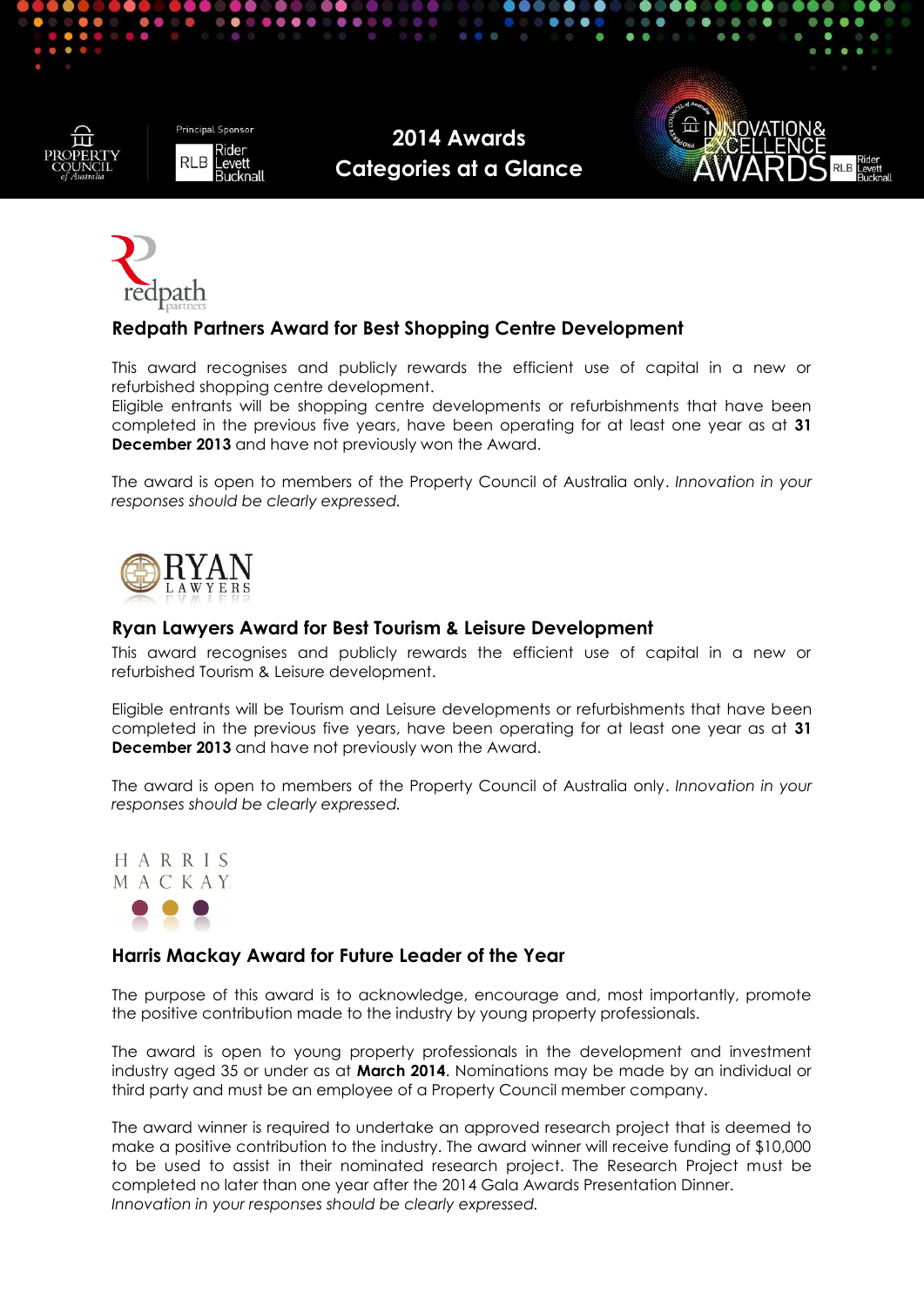



### **Award for Government Leadership**

This award recognises significant innovation and excellence of a local, state or federal government department or authority in its dealings with the property investment and development industries.

Eligible entrants will be developments or refurbishments that have been completed in the previous five years, have been operating for at least one year as at **31 December 2013** and have not previously won the Award.

The award is open to members of the Property Council of Australia only. *Innovation in your responses should be clearly expressed.*



#### **S4B Studio Award for Best Heritage Development**

This award recognises excellence in heritage related development or adaptive reuse projects. The award recognises outstanding conservation projects, adaptive reuse of existing buildings/sites or high-quality infill development within an historic context.

Eligible heritage projects must be listed on a local, state or national or world heritage register. Projects involving the renewal of historic precincts that are listed or contain listed buildings are also eligible.

Eligible entrants will be projects that have been operating for at least one year as at **31 December 2013** and have not previously won the Award.

The award is open to members of the Property Council of Australia only.

### **Award for Best Retirement Living Development**

This award is for a retirement living development where no less than 50 units or dwellings have been completed in a new or refurbished development.

Eligible entrants will be developments or refurbishments that have been completed in the previous five years, have been operating for at least one year as at **31 December 2013** and have not previously won the Award.

The award is open to members of the Property Council of Australia only. *Innovation in your responses should be clearly expressed.*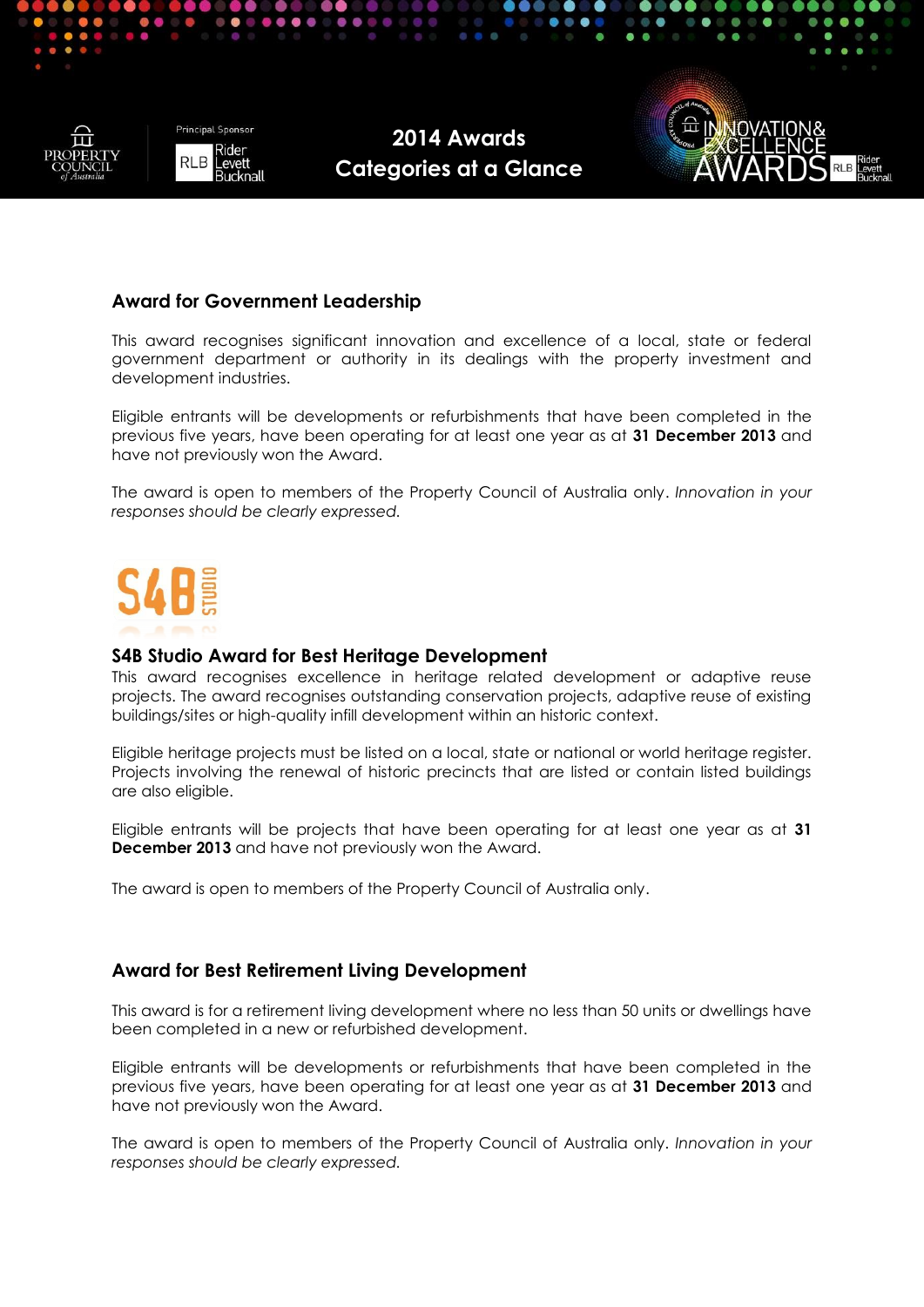





# woodhead.

## **Woodhead Award for Best Mixed Use Development**

This award recognises and rewards innovation in a mixed use development. For the purpose of the award, a mixed use development is a development that comprise at least three **substantive** uses of the following; office, retail, residential, tourism and leisure, community facilities, logistics/warehouse, distribution or high technology.

Eligible entrants will be developments or refurbishments that have been completed in the previous five years, have been operating for at least one year as at **31 December 2013.** 

The award is open to members of the Property Council of Australia only and projects which have not won this award previously. *Innovation in your responses should be clearly expressed.*



# **RPS Award for Best Master Planned Community**

This award is for a master planned community where no less than 250 dwellings have been completed.

Eligible entrants will be master planned communities that have been completed in the previous five years, have been operating for at least one year as at **31 December 2013** and have not previously won the Award. Also where the development is multi staged the entrant may nominate a completed stage and will be awarded on the basis of the completed stage only. The entrant may also further stages as they are completed in future awards but will only be recognised for those nominated stages not previous ones.

The award is open to members of the Property Council of Australia only. *Innovation in your responses should be clearly expressed.*



# **Woods Bagot Award for Best Public Building**

This award recognises excellence in a new or refurbished public building.

A public building is a building used for public visitation or occupied for the delivery of services to the community (whether or not it is owned by government) such as (but not limited to) healthcare, education, community facilities, sporting facilities, public infrastructure, art gallery or museum.

Eligible entrants will be developments or refurbishments that have been completed in the previous five years, have been operating for at least one year as at **31 December 2013** and have not previously won the Award. The award is open to members of the Property Council of Australia only.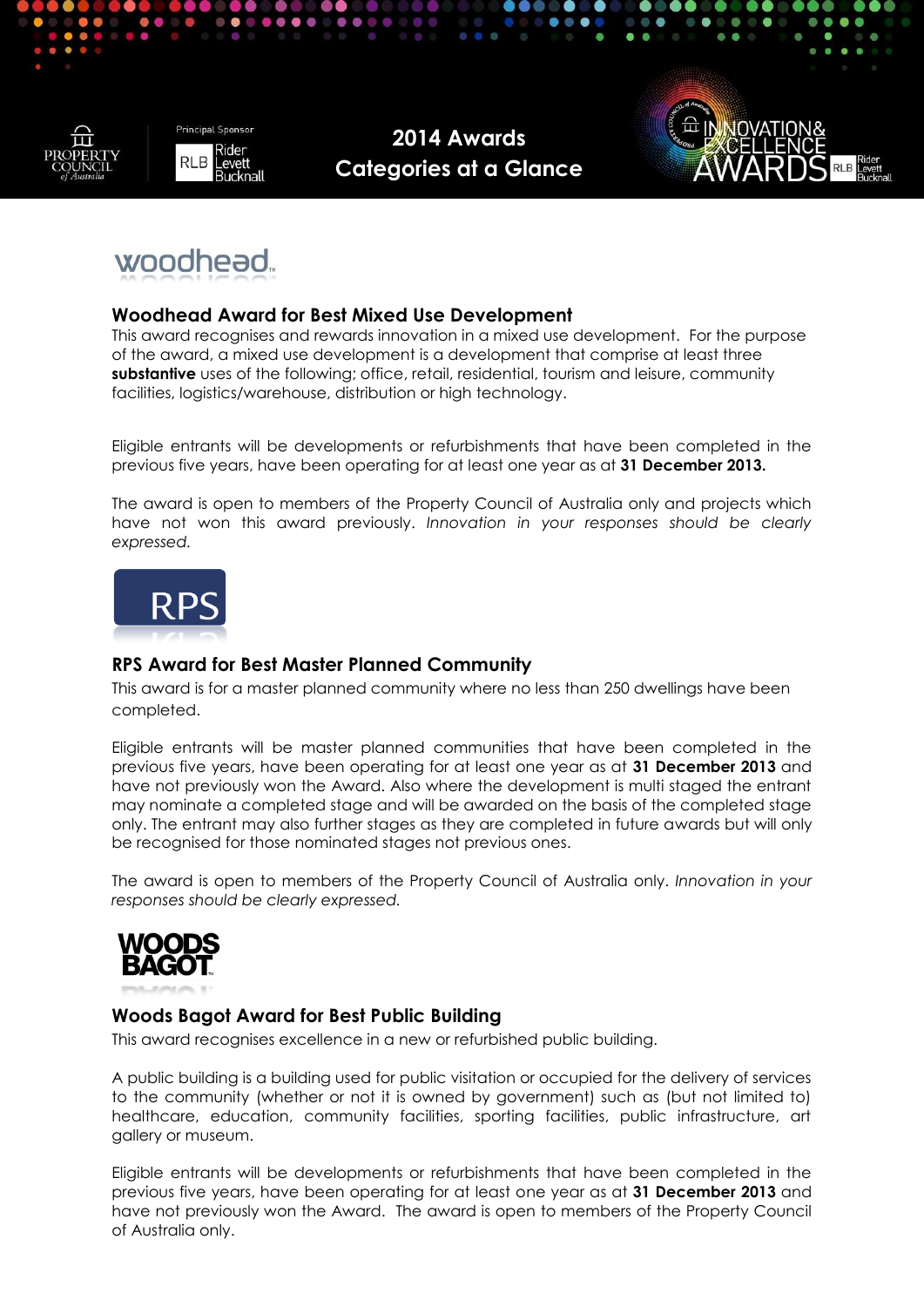







## **WSP Award for Best Sustainable Development – New Buildings**

This award recognises and encourages the demonstrated application of sustainability practices that reduce a project's eco footprint over the entire lifecycle.

Eligible entrants are new developments that have been completed in the previous three years and have been operating for at least **one year as at 31 December 2013.** 

The award is open to members of the Property Council of Australia only and who have not won the award previously. *Innovation in your responses should be clearly expressed.*



# **Project Control Group Award for Best Workplace Project**

This Award is for a new or refreshed workplace project with a minimum net lettable area of 2,000 square metres.

Eligible entrants will be developments or refurbishments that have been completed in the previous five years, have been operating for at least one year as at **31 December 2013** and have not previously won the Award.

The award is open to members of the Property Council of Australia only. *Innovation in your responses should be clearly expressed.*

### **Award for Best Sustainable Development – Existing Buildings**

This award recognises and rewards innovation and encourages the demonstrated application of sustainability practices that reduce an existing building's eco footprint.

Eligible entrants are existing developments which are less than 5 years old (or have been occupied for three years since refurbishment) which have a minimum of 12 months of operating data as at **31 December 2013** to demonstrate performance against criteria.

The award is open to members of the Property Council of Australia only and who have not won the award previously. *Innovation in your responses should be clearly expressed.*